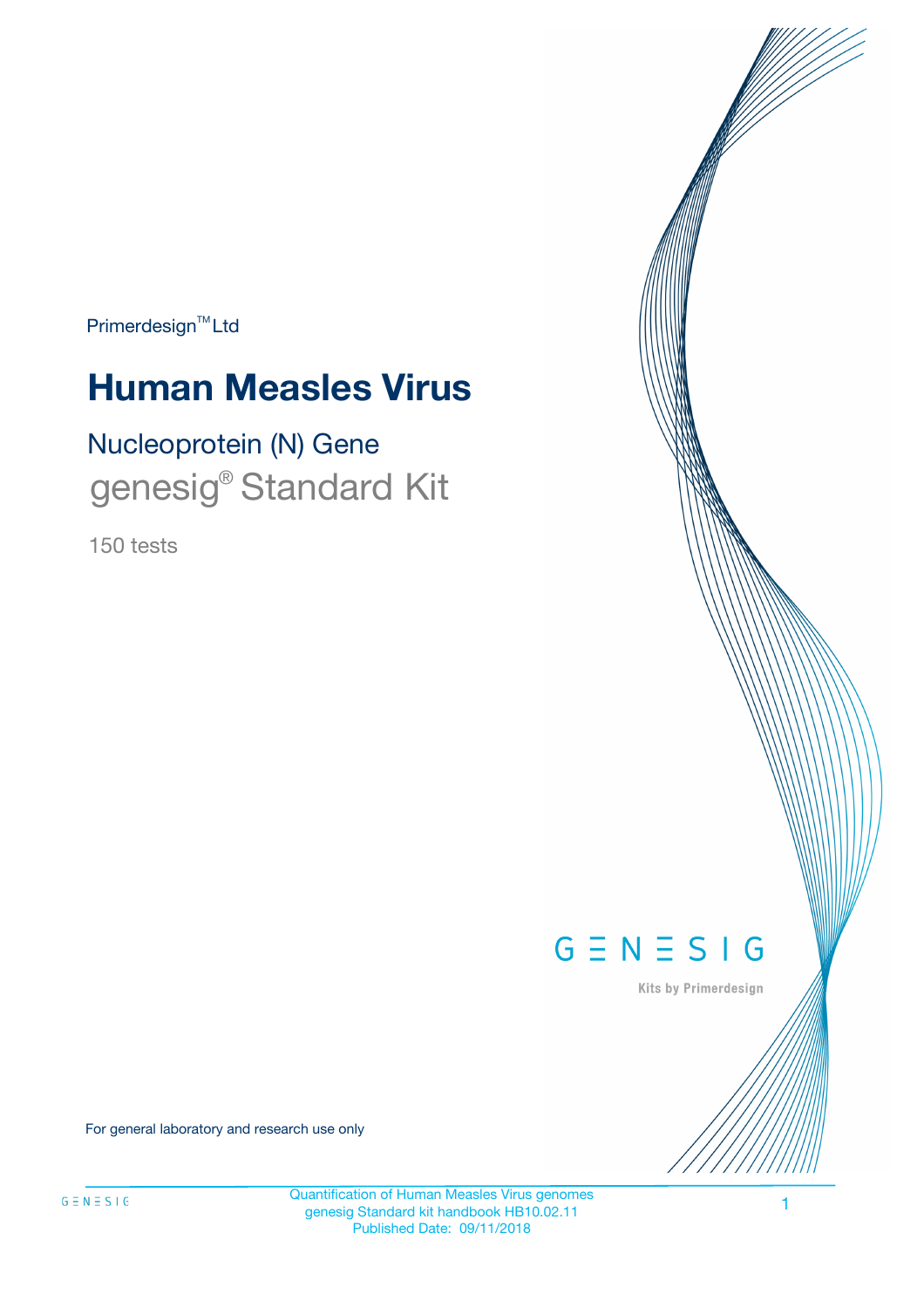# Introduction to Human Measles Virus

Measles virus is single-stranded RNA virus of the Paramyxoviridae family. The genome of this virus is 15,894 bp in length enclosed in a helically symmetric nucleocapsid surrounded by an enveloped, forming a spherical virion.

Transmission of the measles virus is via infected respiratory droplets that may be aerosolised. The virus attaches to the host cell and the viral envelope fuses with the cell membrane which allows release of the nucelocapsid into the cell. In the cell cystoplasm, the RNA genome of the virus is replicated and subsequently is packaged into a new nucleocapsid which buds from the host cell obtaining an envelope from the cell membrane. After transmission the virus infects and replicates in the lymphatic system, blood vessels and central nervous system.

Infection with the measles virus leads to a respiratory infection that with an incubation period of around 14 days leads to symptoms including cough, fever, conjunctivitis, coryza and a maculopapular rash of the skin seen several days after onset of the fever. The infection can lead to complications that cause relatively mild symptoms such as diarrhea to more sever symptoms including pneumonia and encephalitis.

A vaccine against measles is given to children in 2 doses at the 18 months and 4-5 years old. If immunity is not acquired and infection with the virus occurs, treatment is targeted at relieving the symptoms.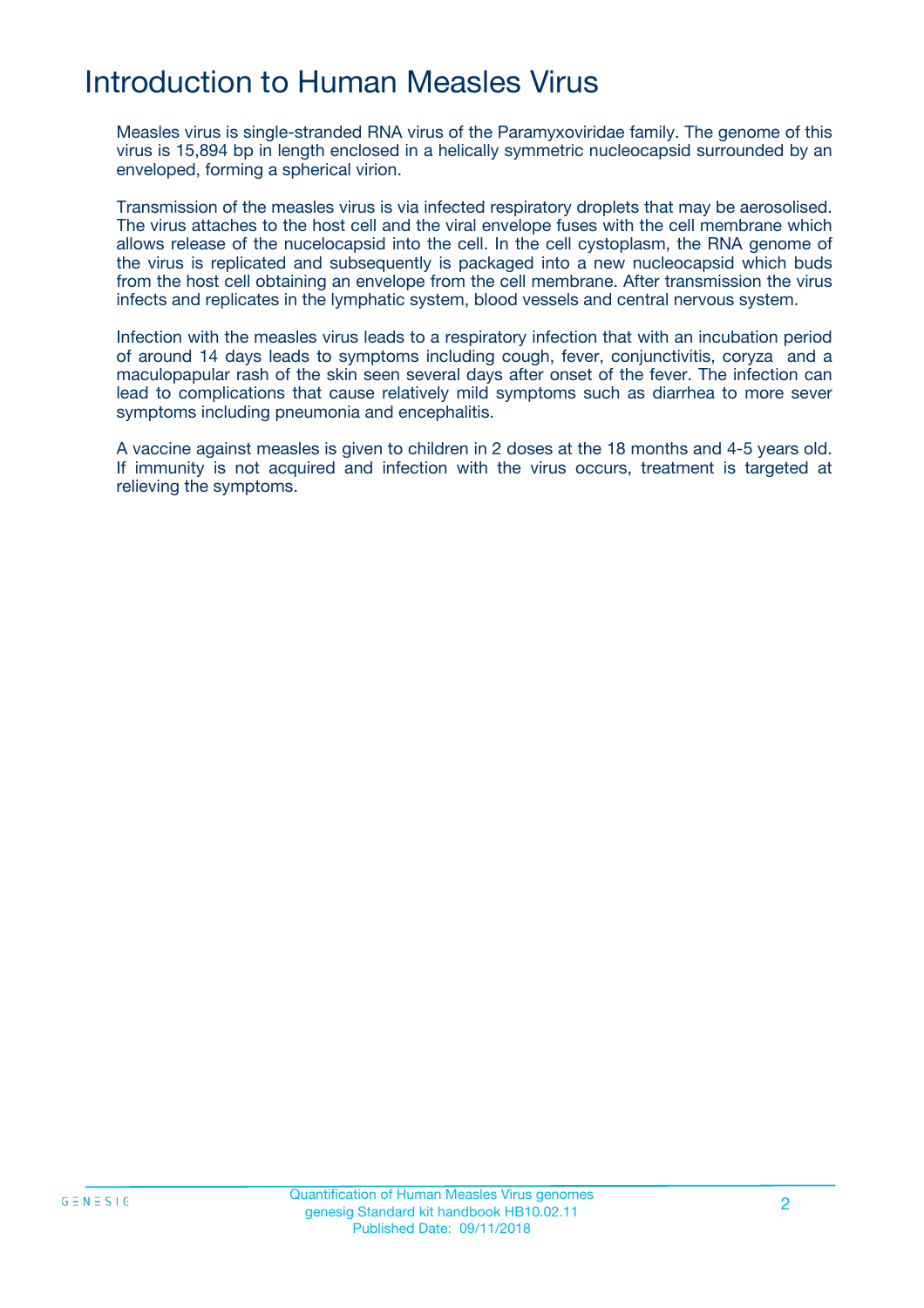# **Specificity**

The Primerdesign genesig Kit for Human Measles Virus (HMV) genomes is designed for the in vitro quantification of HMV genomes. The kit is designed to have a broad detection profile. Specifically, the primers represent 100% homology with over 95% of the NCBI database reference sequences available at the time of design.

The dynamics of genetic variation means that new sequence information may become available after the initial design. Primerdesign periodically reviews the detection profiles of our kits and when required releases new versions.

The target sequence small within the nucleocapsid (N) gene, has previously been shown to be a good genetic marker for all HMV strains in other clinical real time PCR based studies (Miho Akiyama et.al 2009). The primers and probe sequences in this kit have 100% homology with over 95% of reference sequences in the NCBI database based on a comprehensive bioinformatics analysis.

If you require further information, or have a specific question about the detection profile of this kit then please send an e.mail to enquiry@primerdesign.co.uk and our bioinformatics team will answer your question.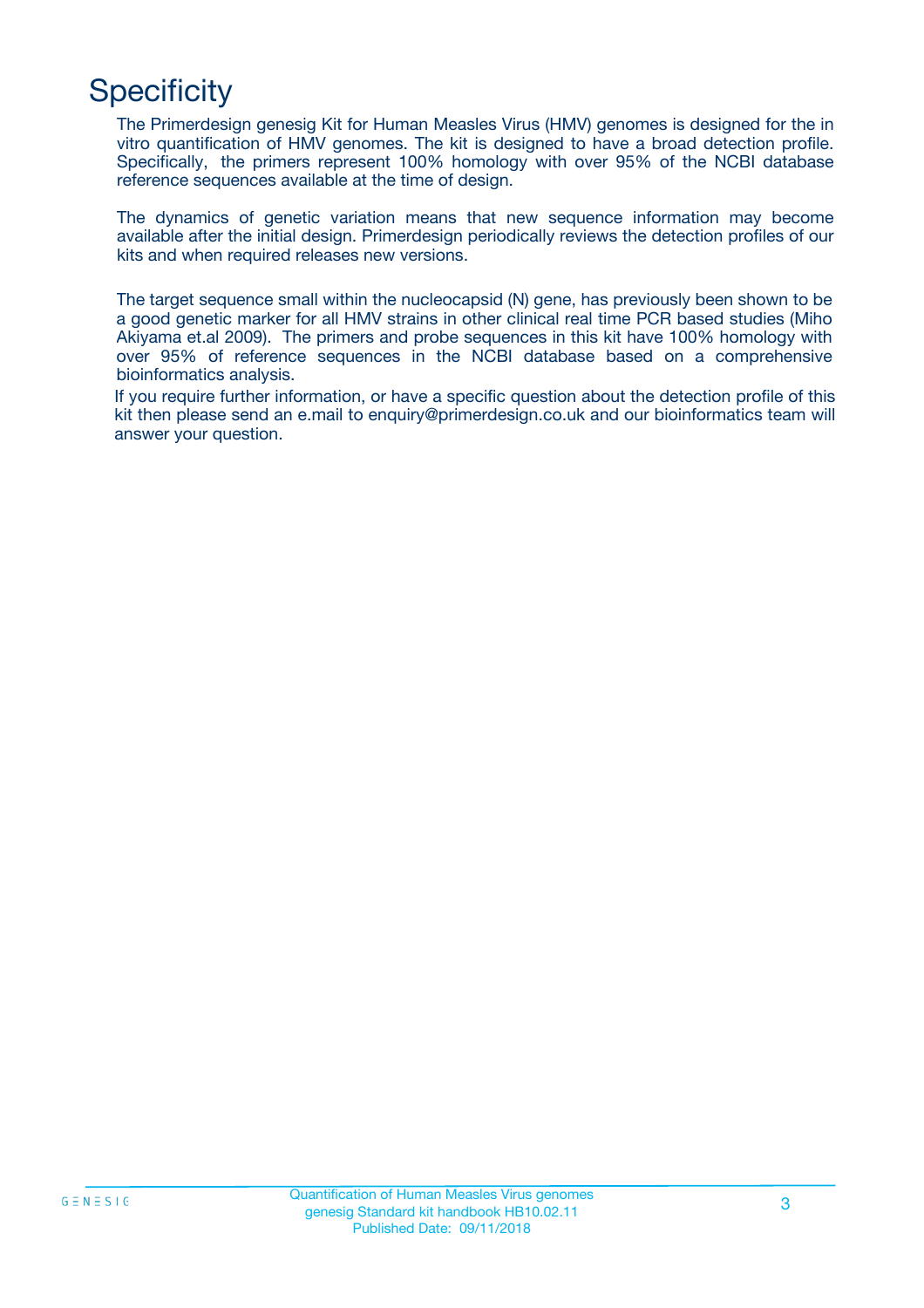## Kit contents

- **HMV specific primer/probe mix (150 reactions BROWN)** FAM labelled
- **HMV positive control template (for Standard curve RED)**
- **RNase/DNase free water (WHITE)** for resuspension of primer/probe mixes
- **Template preparation buffer (YELLOW)** for resuspension of positive control template and standard curve preparation

## **Reagents and equipment to be supplied by the user**

#### **Real-time PCR Instrument**

#### **Extraction kit**

This kit is recommended for use with genesig Easy DNA/RNA Extraction kit. However, it is designed to work well with all processes that yield high quality RNA and DNA with minimal PCR inhibitors.

**oasigTM lyophilised OneStep or Precision**®**PLUS OneStep 2X RT-qPCR Master Mix** Contains complete OneStep RT-qPCR master mix

**Pipettors and Tips**

**Vortex and centrifuge**

**Thin walled 1.5 ml PCR reaction tubes**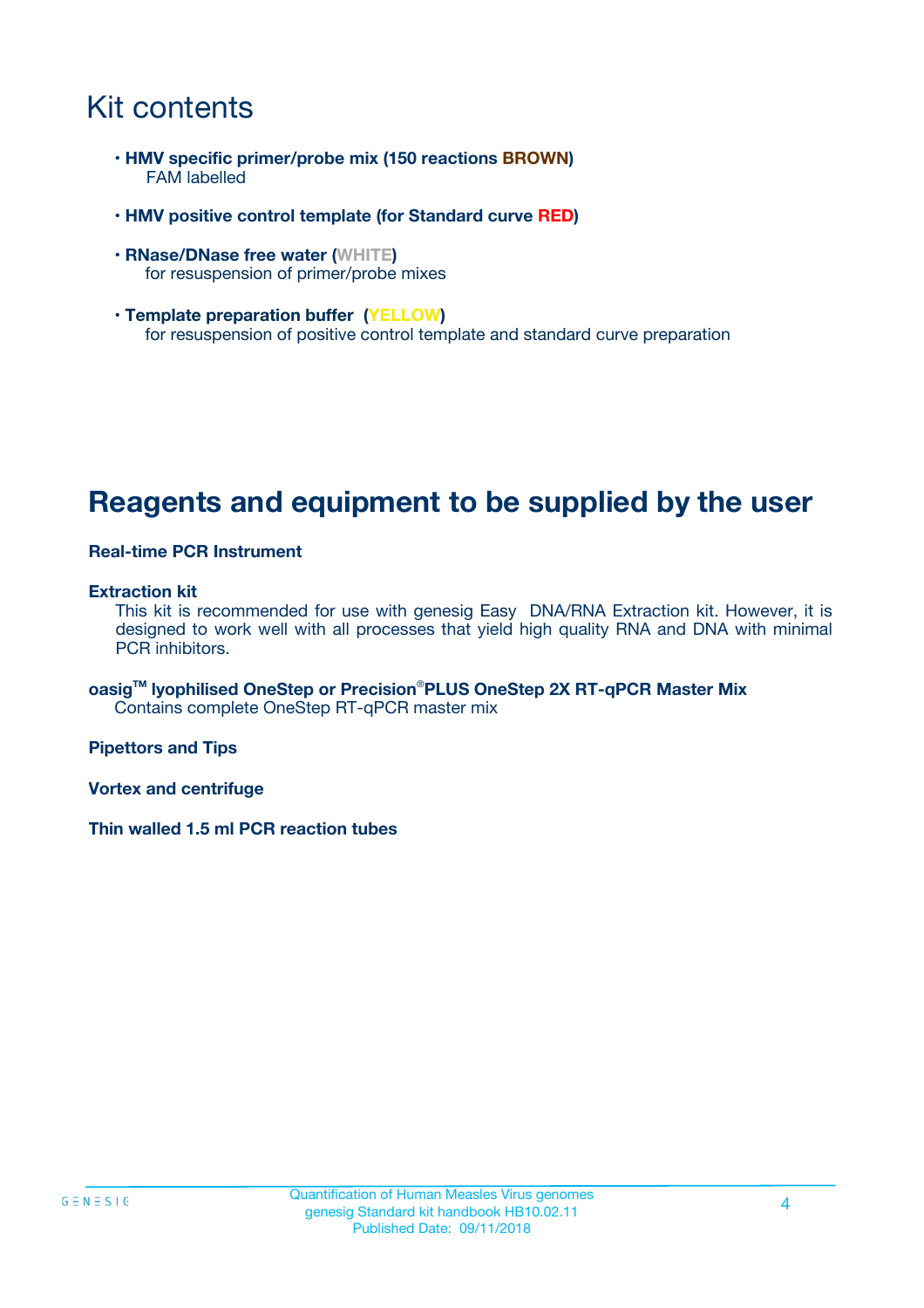### Kit storage and stability

This kit is stable at room temperature but should be stored at -20ºC on arrival. Once the lyophilised components have been resuspended they should not be exposed to temperatures above -20°C for longer than 30 minutes at a time and unnecessary repeated freeze/thawing should be avoided. The kit is stable for six months from the date of resuspension under these circumstances.

If a standard curve dilution series is prepared this can be stored frozen for an extended period. If you see any degradation in this serial dilution a fresh standard curve can be prepared from the positive control.

Primerdesign does not recommend using the kit after the expiry date stated on the pack.

### Suitable sample material

All kinds of sample material suited for PCR amplification can be used. Please ensure the samples are suitable in terms of purity, concentration, and RNA/DNA integrity. Always run at least one negative control with the samples. To prepare a negative-control, replace the template RNA sample with RNase/DNase free water.

### Dynamic range of test

Under optimal PCR conditions genesig HMV detection kits have very high priming efficiencies of >95% and can detect less than 100 copies of target template.

### Notices and disclaimers

This product is developed, designed and sold for research purposes only. It is not intended for human diagnostic or drug purposes or to be administered to humans unless clearly expressed for that purpose by the Food and Drug Administration in the USA or the appropriate regulatory authorities in the country of use. During the warranty period Primerdesign genesig detection kits allow precise and reproducible data recovery combined with excellent sensitivity. For data obtained by violation to the general GLP guidelines and the manufacturer's recommendations the right to claim under guarantee is expired. PCR is a proprietary technology covered by several US and foreign patents. These patents are owned by Roche Molecular Systems Inc. and have been sub-licensed by PE Corporation in certain fields. Depending on your specific application you may need a license from Roche or PE to practice PCR. Additional information on purchasing licenses to practice the PCR process may be obtained by contacting the Director of Licensing at Roche Molecular Systems, 1145 Atlantic Avenue, Alameda, CA 94501 or Applied Biosystems business group of the Applera Corporation, 850 Lincoln Centre Drive, Foster City, CA 94404. In addition, the 5' nuclease assay and other homogeneous amplification methods used in connection with the PCR process may be covered by U.S. Patents 5,210,015 and 5,487,972, owned by Roche Molecular Systems, Inc, and by U.S. Patent 5,538,848, owned by The Perkin-Elmer Corporation.

### Trademarks

Primerdesign™ is a trademark of Primerdesign Ltd.

genesig $^\circledR$  is a registered trademark of Primerdesign Ltd.

The PCR process is covered by US Patents 4,683,195, and 4,683,202 and foreign equivalents owned by Hoffmann-La Roche AG. BI, ABI PRISM® GeneAmp® and MicroAmp® are registered trademarks of the Applera Genomics (Applied Biosystems Corporation). BIOMEK® is a registered trademark of Beckman Instruments, Inc.; iCycler™ is a registered trademark of Bio-Rad Laboratories, Rotor-Gene is a trademark of Corbett Research. LightCycler™ is a registered trademark of the Idaho Technology Inc. GeneAmp®, TaqMan® and AmpliTaqGold® are registered trademarks of Roche Molecular Systems, Inc., The purchase of the Primerdesign™ reagents cannot be construed as an authorization or implicit license to practice PCR under any patents held by Hoffmann-LaRoche Inc.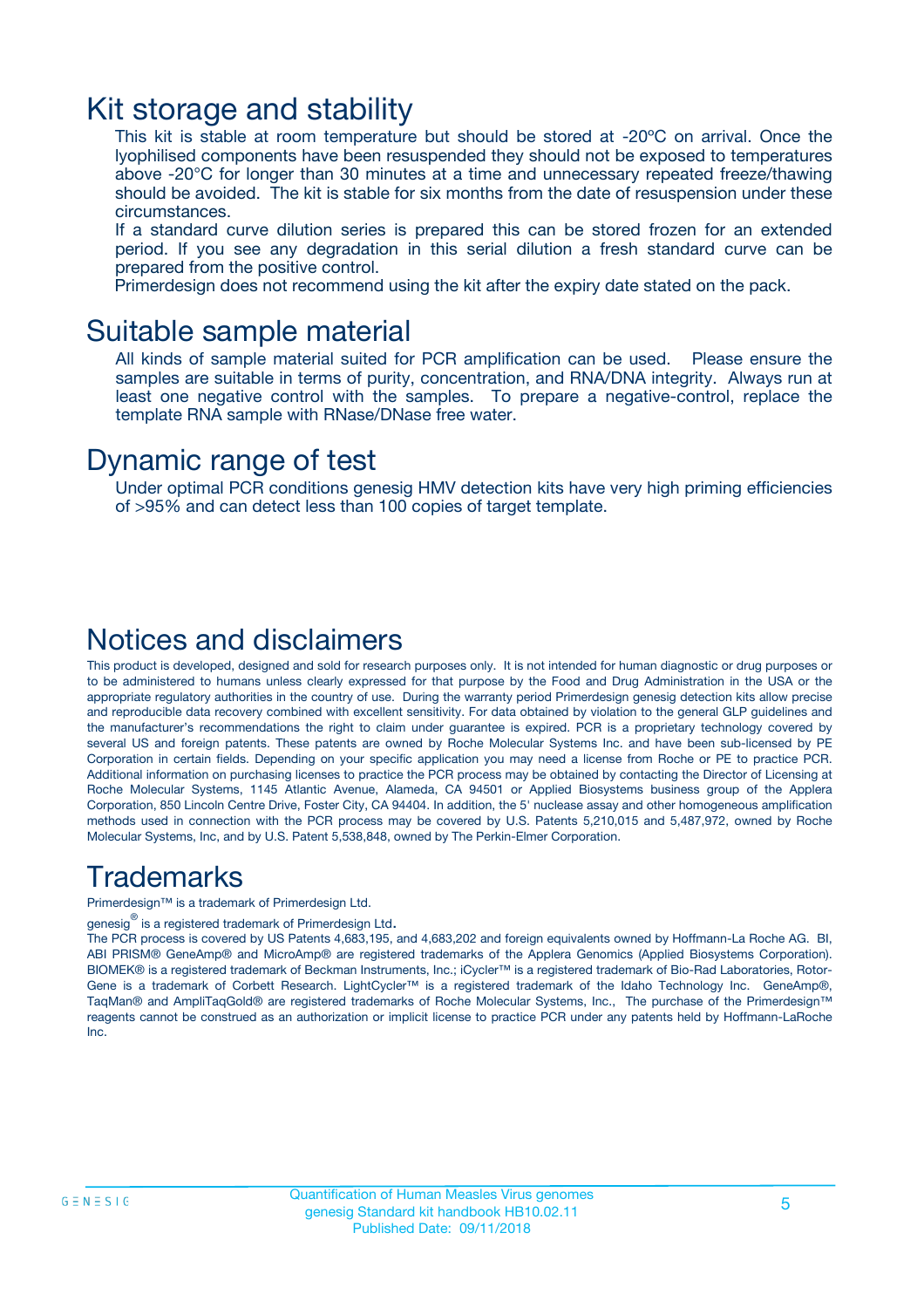# Principles of the test

#### **Real-time PCR**

A HMV specific primer and probe mix is provided and this can be detected through the FAM channel.

The primer and probe mix provided exploits the so-called TaqMan® principle. During PCR amplification, forward and reverse primers hybridize to the HMV cDNA. A fluorogenic probe is included in the same reaction mixture which consists of a DNA probe labeled with a 5`-dye and a 3`-quencher. During PCR amplification, the probe is cleaved and the reporter dye and quencher are separated. The resulting increase in fluorescence can be detected on a range of qPCR platforms.

#### **Positive control**

For copy number determination and as a positive control for the PCR set up, the kit contains a positive control template. This can be used to generate a standard curve of HMV copy number / Cq value. Alternatively the positive control can be used at a single dilution where full quantitative analysis of the samples is not required. Each time the kit is used, at least one positive control reaction must be included in the run. A positive result indicates that the primers and probes for detecting the target HMV gene worked properly in that particular experimental scenario. If a negative result is obtained the test results are invalid and must be repeated. Care should be taken to ensure that the positive control does not contaminate any other kit component which would lead to false-positive results. This can be achieved by handling this component in a Post PCR environment. Care should also be taken to avoid cross-contamination of other samples when adding the positive control to the run. This can be avoided by sealing all other samples and negative controls before pipetting the positive control into the positive control well.

#### **Negative control**

To validate any positive findings a negative control reaction should be included every time the kit is used. For this reaction the RNase/DNase free water should be used instead of template. A negative result indicates that the reagents have not become contaminated while setting up the run.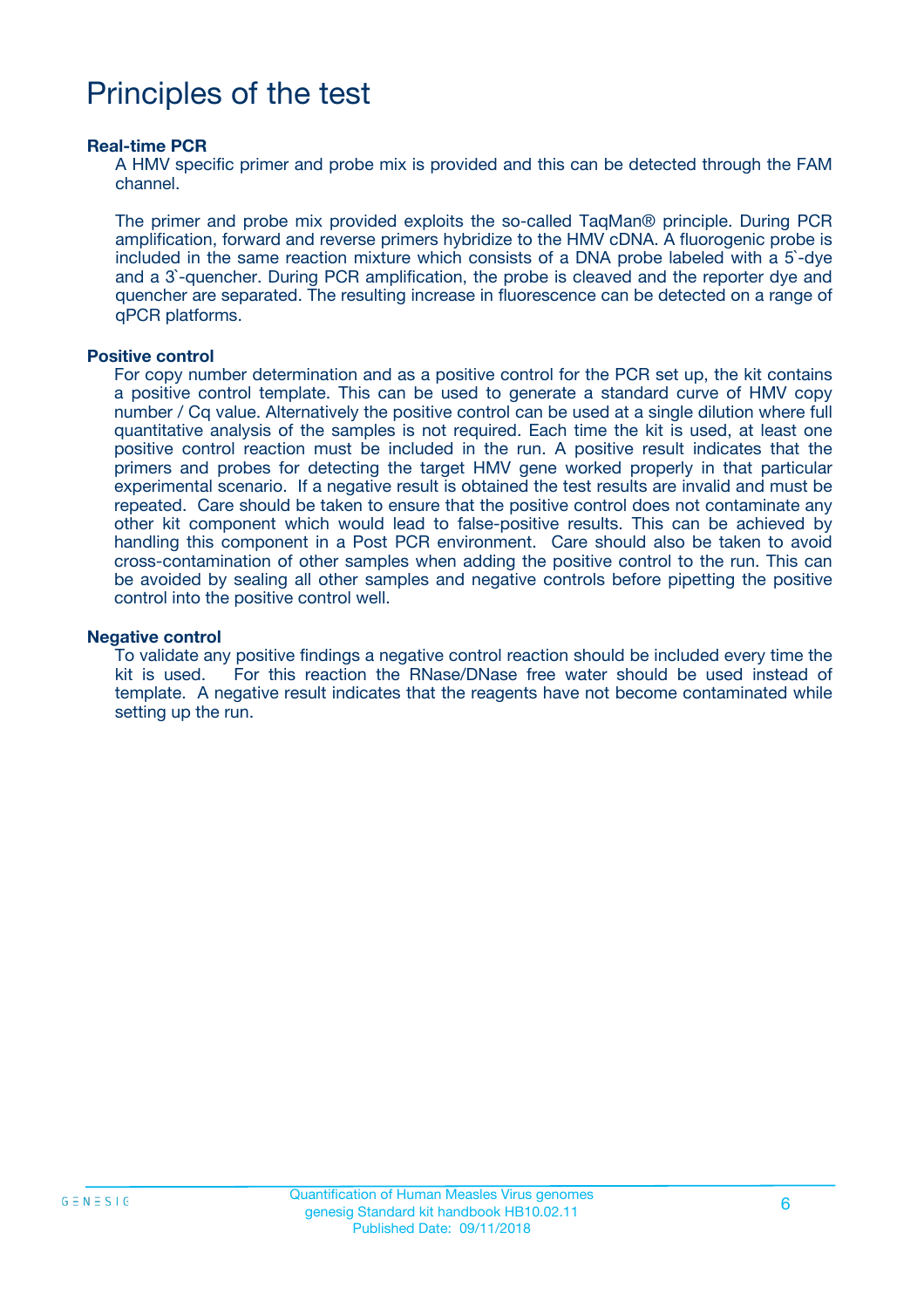### Resuspension protocol

To minimize the risk of contamination with foreign DNA, we recommend that all pipetting be performed in a PCR clean environment. Ideally this would be a designated PCR lab or PCR cabinet. Filter tips are recommended for all pipetting steps.

#### **1. Pulse-spin each tube in a centrifuge before opening.**

This will ensure lyophilised primer and probe mix is in the base of the tube and is not spilt upon opening the tube.

#### **2. Resuspend the kit components in the RNase/DNase free water supplied, according to the table below:**

To ensure complete resuspension, vortex each tube thoroughly.

| Component - resuspend in water | Volume      |
|--------------------------------|-------------|
| <b>Pre-PCR pack</b>            |             |
| HMV primer/probe mix (BROWN)   | $165$ $\mu$ |

#### **3. Resuspend the positive control template in the template preparation buffer supplied, according to the table below:**

To ensure complete resuspension, vortex the tube thoroughly.

| Component - resuspend in template preparation buffer |          |  |
|------------------------------------------------------|----------|--|
| <b>Post-PCR heat-sealed foil</b>                     |          |  |
| HMV Positive Control Template (RED) *                | ่ 500 µl |  |

\* This component contains high copy number template and is a VERY significant contamination risk. It must be opened and handled in a separate laboratory environment, away from the other components.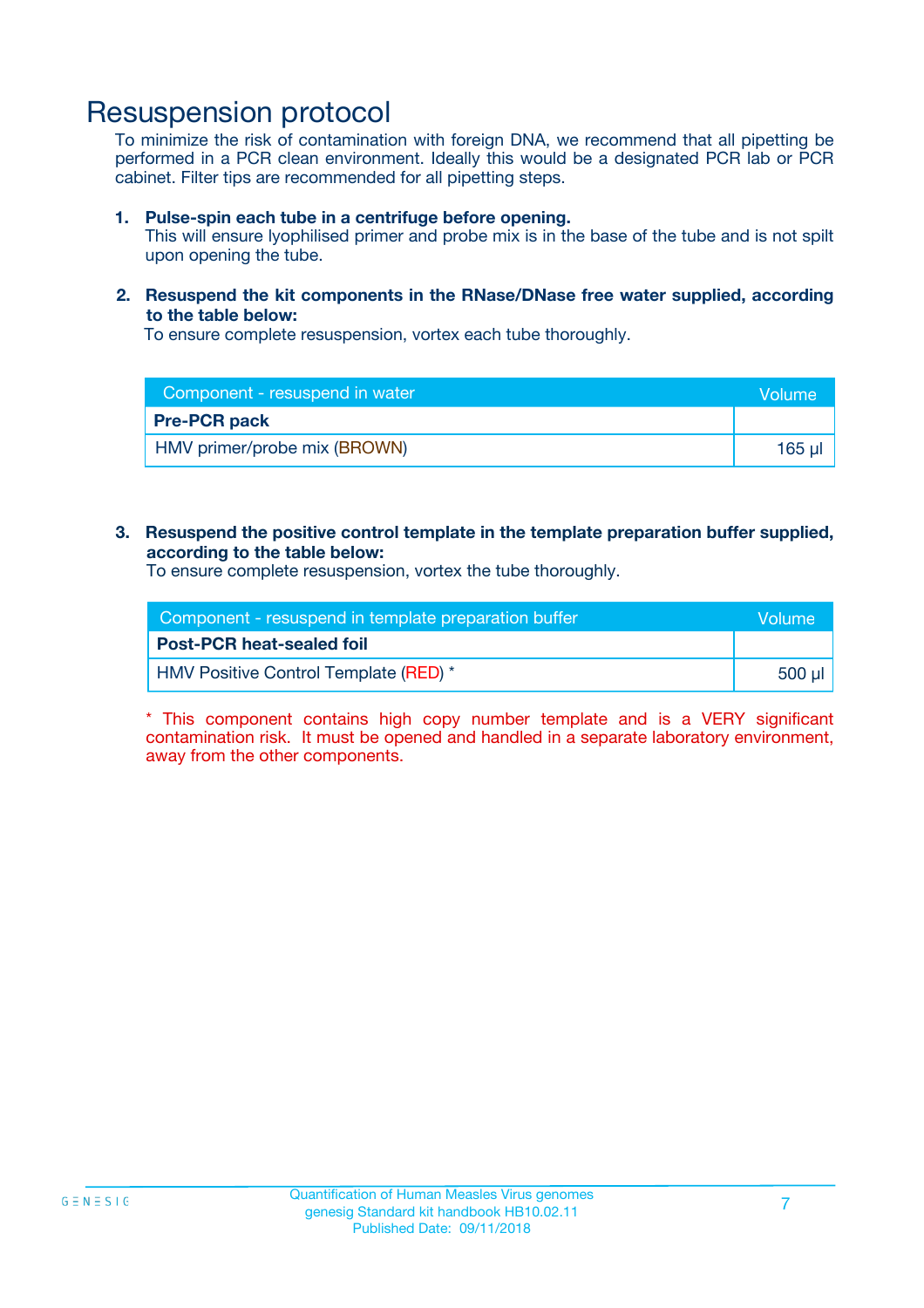## OneStep RT-qPCR detection protocol

A OneStep approach combining the reverse transcription and amplification in a single closed tube is the preferred method. If, however, a two step approach is required see page 10.

#### **For optimum performance and sensitivity.**

All pipetting steps and experimental plate set up should be performed on ice. After the plate is poured proceed immediately to the OneStep amplification protocol. Prolonged incubation of reaction mixes at room temperature can lead to PCR artifacts that reduce the sensitivity of detection.

**1. For each RNA sample prepare a reaction mix according to the table below:** Include sufficient reactions for positive and negative controls.

| Component                                                    | Volumer      |
|--------------------------------------------------------------|--------------|
| oasig OneStep or PrecisionPLUS OneStep 2X RT-qPCR Master Mix | 10 µl        |
| HMV primer/probe mix (BROWN)                                 | 1 µI         |
| <b>RNase/DNase free water (WHITE)</b>                        | 4 µl         |
| <b>Final Volume</b>                                          | <u>15 µl</u> |

- **2. Pipette 15µl of this mix into each well according to your qPCR experimental plate set up.**
- **3. Pipette 5µl of RNA template into each well, according to your experimental plate set up.**

For negative control wells use 5µl of RNase/DNase free water. The final volume in each well is 20ul.

**4. If a standard curve is included for quantitative analysis prepare a reaction mix according to the table below:**

| Component                                                    | Volume  |
|--------------------------------------------------------------|---------|
| oasig OneStep or PrecisionPLUS OneStep 2X RT-qPCR Master Mix | 10 µl   |
| HMV primer/probe mix (BROWN)                                 | 1 µl    |
| <b>RNase/DNase free water (WHITE)</b>                        | $4 \mu$ |
| <b>Final Volume</b>                                          | 15 µl   |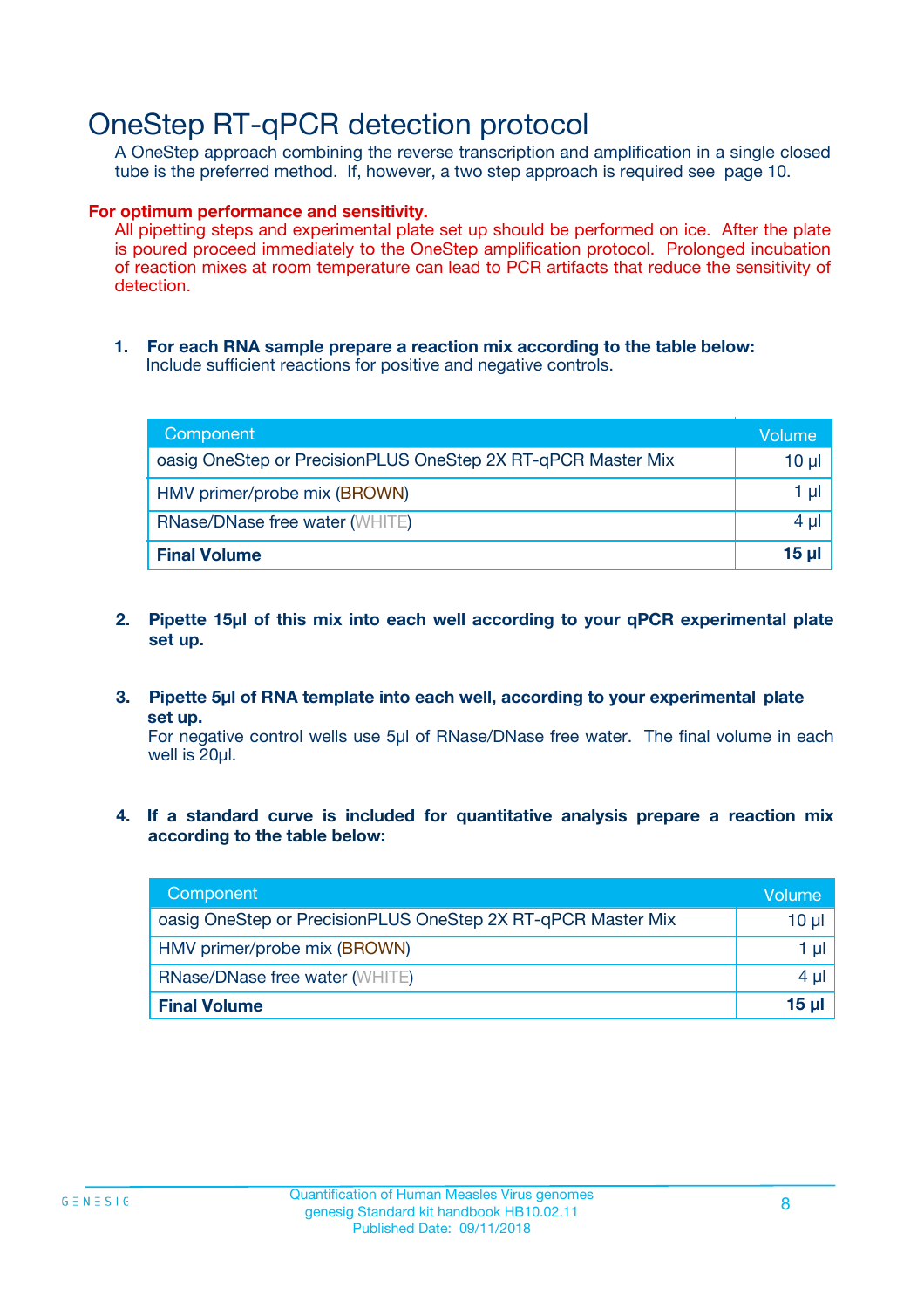#### **5. Preparation of standard curve dilution series**

- 1) Pipette 90µl of template preparation buffer into 5 tubes and label 2-6
- 2) Pipette 10µl of Positive Control Template (RED) into tube 2
- 3) Vortex thoroughly
- 4) Change pipette tip and pipette 10µl from tube 2 into tube 3
- 5) Vortex thoroughly

Repeat steps 4 and 5 to complete the dilution series

| <b>Standard Curve</b>         | <b>Copy Number</b>     |
|-------------------------------|------------------------|
| Tube 1 Positive control (RED) | $2 \times 10^5$ per µl |
| Tube 2                        | $2 \times 10^4$ per µl |
| Tube 3                        | $2 \times 10^3$ per µl |
| Tube 4                        | $2 \times 10^2$ per µl |
| Tube 5                        | 20 per $\mu$           |
| Tube 6                        | 2 per µl               |

**6. Pipette 5µl of standard template into each well for the standard curve according to your plate set up**

The final volume in each well is 20ul.

# OneStep RT-qPCR amplification protocol

Amplification conditions using oasig OneStep or PrecisionPLUS OneStep 2X RT-qPCR Master Mix.

|             | <b>Step</b>                  | <b>Time</b>      | <b>Temp</b>    |
|-------------|------------------------------|------------------|----------------|
|             | <b>Reverse Transcription</b> | $10 \text{ min}$ | $55^{\circ}$ C |
|             | Enzyme activation            | 2 min            | $95^{\circ}$ C |
| Cycling x50 | Denaturation                 | 10 <sub>s</sub>  | $95^{\circ}$ C |
|             | <b>DATA COLLECTION *</b>     | 60 s             | $60^{\circ}$ C |

\* Fluorogenic data should be collected during this step through the FAM channel